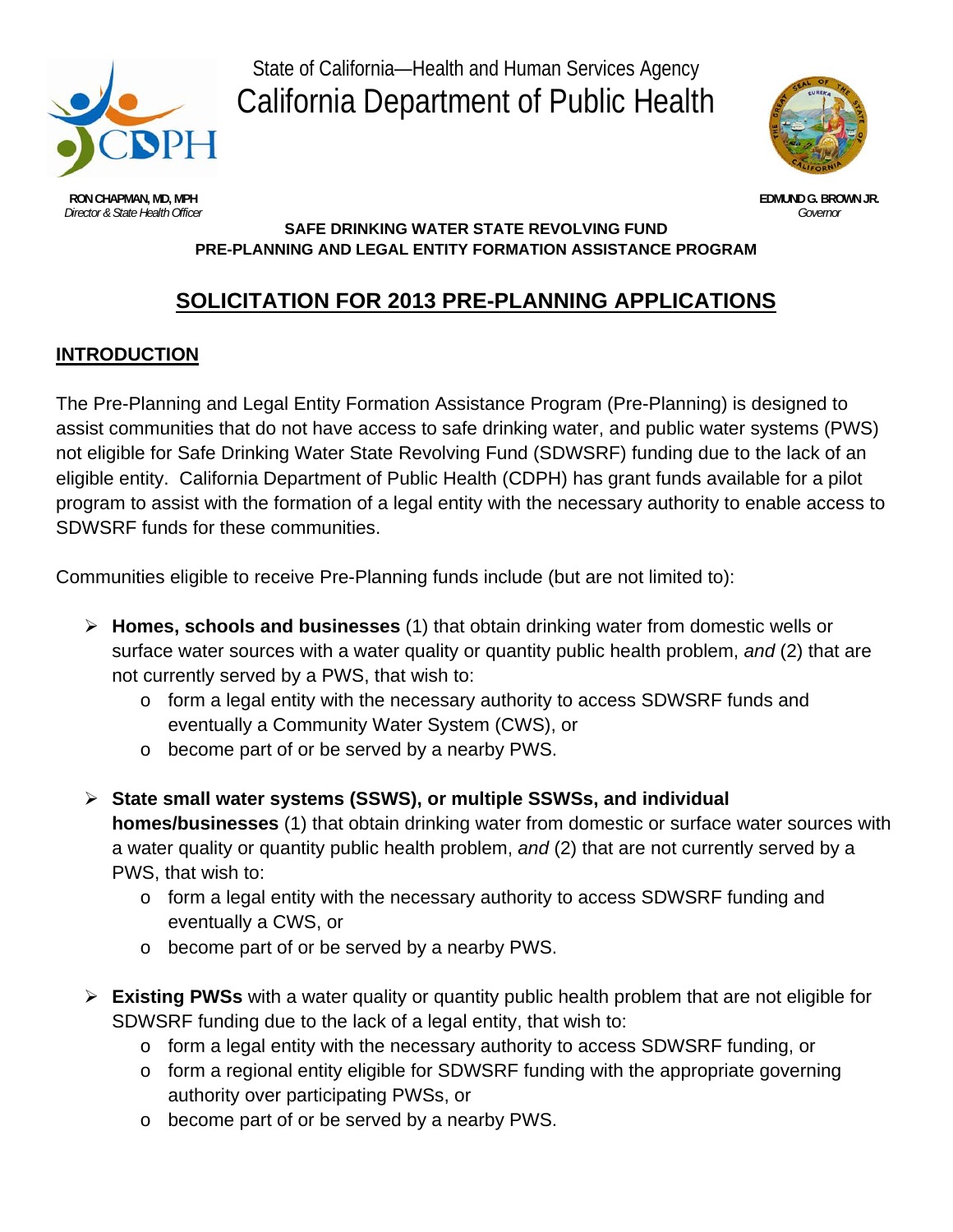Applicants can apply for up to \$250,000 for a defined affected community. Applicants may apply for multiple grants for assistance to an affected community over multiple years; however, the total cumulative funding for the same affected community will be limited to \$1,000,000. Receipt of funding in one year does not guarantee any future funding. A single applicant may submit separate applications for multiple distinct affected communities. CDPH will use a competitive process to evaluate applications and select eligible grant recipients.

# **BACKGROUND, GOALS, AND OBJECTIVES**

The 1996 amendments to the federal Safe Drinking Water Act responded to national drinking water infrastructure needs by establishing the SDWSRF program. The SDWSRF provides financial assistance in the form of capitalization grants to states to provide low interest loans and other assistance to PWSs. However, federal law requires the State to enter into binding and enforceable contracts only with legally established entities that have the ability to hold property, assess and collect funds, and operate as an on-going business. In the past, CDPH has found that applicants proceed through the SDWSRF application process only to discover they are not eligible to receive SDWSRF funds due to the lack of a legal entity with the necessary authority to apply for SDWSRF funding.

Federal and State laws allow a portion of federal funds to be used for specified set-aside activities in addition to providing financial assistance to PWSs for infrastructure improvements. Therefore CDPH amended its 2012-2013 Intended Use Plan (IUP) to include a new Local Assistance set-aside, to provide a source of funds to assist communities that do not have access to safe drinking water and PWSs that are not eligible for SDWSRF funding due to the lack of an eligible entity. CDPH is using two percent (2%), or \$1,707,160, of the 2012-2013 SDWSRF capitalization grant under a Local Assistance set-aside for a pilot program to provide grants to Pre-planning Projects.

The primary objective of the Pre-Planning program is to create legal entities necessary to enable communities to access to the SDWSRF funding process for subsequent planning and construction funding. Pre-Planning Projects do not include in-depth analyses of solutions to the public health problem, engineering studies, hydrogeological reports, preliminary designs, preparation of plans and specifications, and construction activities, as these are all eligible for reimbursement under the SDWSRF. Additionally, the program is not intended to and does not bind an affected community to a subsequent construction project, but rather simply enables access to the SDWSRF by forming a legal entity eligible for funding.

Funds are to be used to explore formation of an eligible legal entity and to complete such formation where it is feasible and desired by the affected community. Possible project outcomes include the identification and/or creation of a regional authority, identification of an existing authority which could extend service, or the creation of a new governing authority.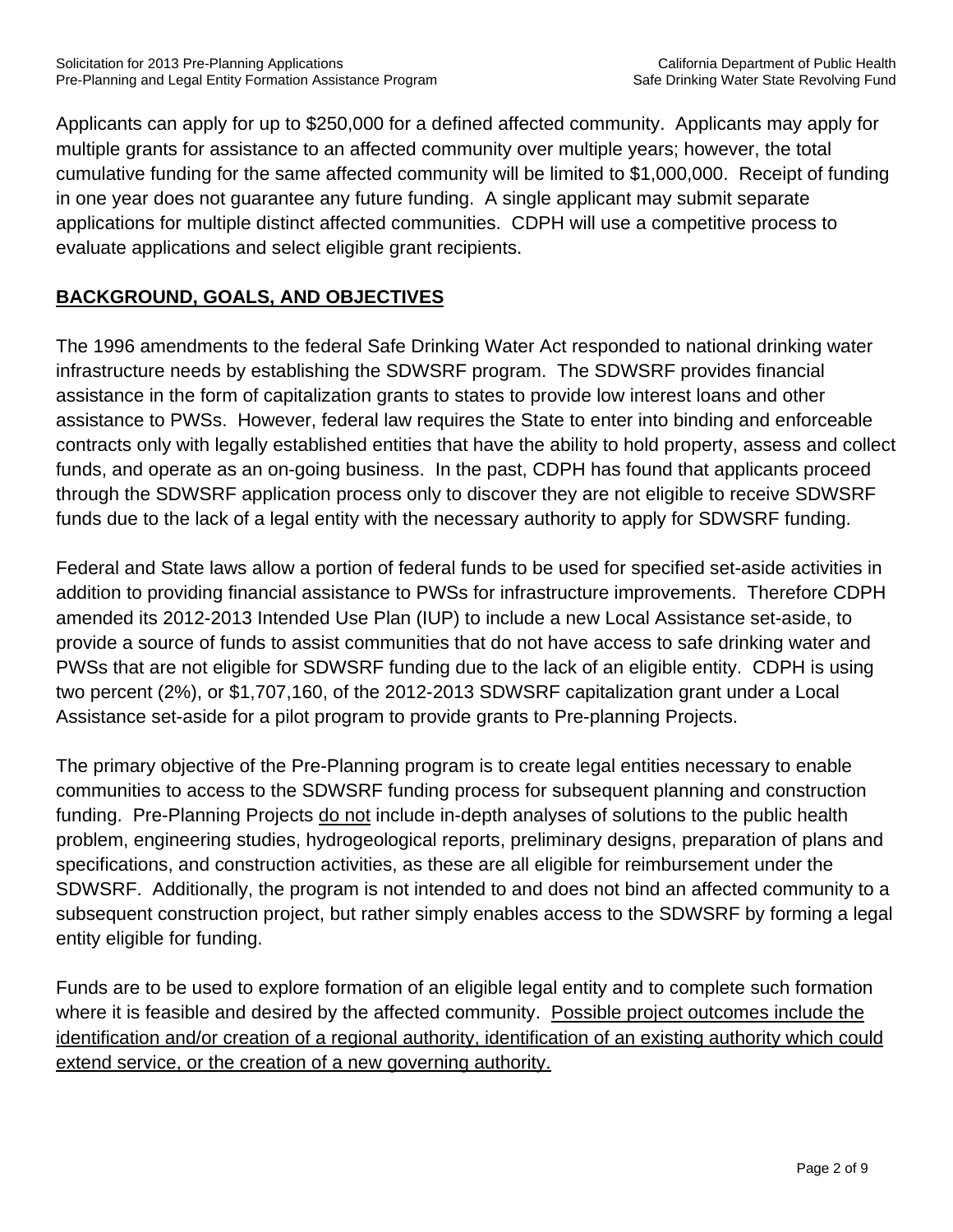A **"Project"** for the purposes of the 2013 Pre-Planning application is limited to activities related to assisting communities with existing drinking water quality or quantity public health problems in the exploration and formation of an entity with the required legal authority to enter into a contract with the State for SDWSRF planning or construction funding.

# **ELIGIBILITY**

#### **A. Eligible Grant Applicants**

The following entities are eligible and encouraged to submit an application on behalf of one or more affected communities:

- Public entities such as cities, counties, special districts, Local Agency Formation Commissions (LAFCo)
- Existing PWSs
- Public colleges
- Public universities
- Non-profit organizations
- Joint Powers Authorities (JPAs)

Note: Applicants must demonstrate their ability to carry out the activities identified in the work plan.

#### **B. Eligible Project Components**

The following are costs that may be **eligible** for funding under the Project. This list is provided for illustrative purposes only and may not be relied upon as a comprehensive list of eligible costs. CDPH reserves the right to make additional eligibility determinations as questions arise and in the course of reviewing claims submitted for reimbursement. Applicants are encouraged to contact CDPH with questions pertaining to the eligibility of unlisted components.

- Feasibility study to identify and evaluate options for formation of an entity with the appropriate legal authority to enter into a contract with the State for SDWSRF funding
- Identification of affected geographic area that meets the federal requirement for creation of a new community water system (CWS). (Must serve a minimum of 15 connections used by yearlong residents or regularly serve 25 yearlong residents with a drinking water quality or quantity public health problem. Undeveloped parcels are not eligible.)
- Public outreach to affected community
- Costs associated with the LAFCo process/requirements
- Legal services, financial planning, and administrative fees related to the formation of a legal entity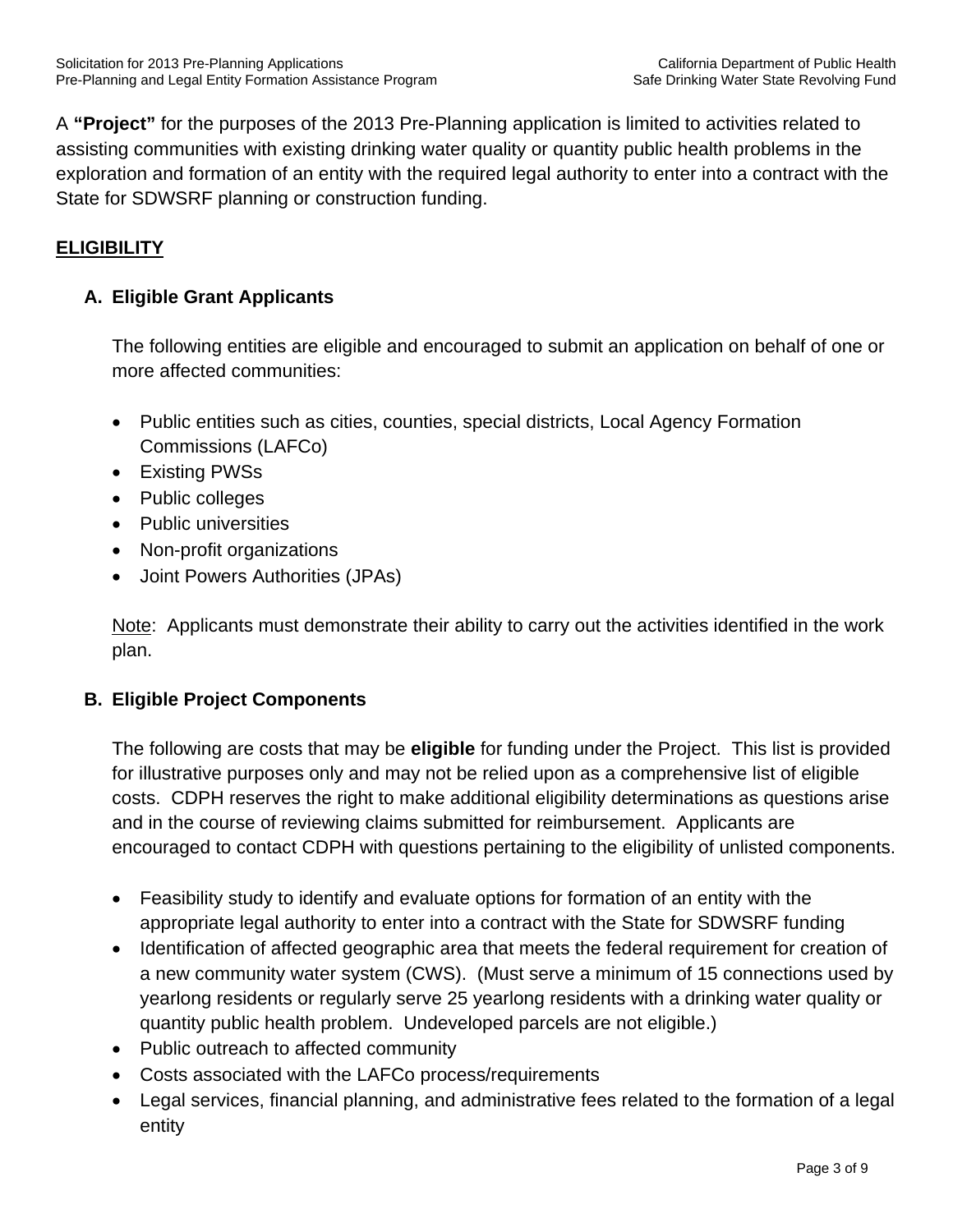- Preliminary engineering, such as surveying, necessary for the formation of a legal entity
- Feasibility study to identify water source options
- Administrative costs related to management of Project tasks and costs associated with the administration of the Pre-Planning grant (including the preparation of claims)
- Costs associated with the preparation of the Pre-Planning application
- Environmental work necessary for the formation of a legal entity
- Limited water quantity testing to establish existing conditions and verify the public health problem, and/or establish the boundaries of the geographic area affected by the public health problem
- Limited water quality testing by California Environmental Laboratory Accreditation Program (ELAP) certified laboratories, to establish existing conditions and verify the public health problem, and/or to establish the boundaries of the geographic area affected by the public health problem. (Routine water quality sampling is considered an operations and maintenance (O&M) cost and as such not an eligible expense).

Note: Water quality sampling conducted by an appropriate California ELAP certified laboratory is acceptable for the purposes of demonstrating a water quality problem. Please be aware that lists vary depending on the targeted constituent. For procedures, lists of certified labs, and other related information, please visit: http://www.cdph.ca.gov/certlic/labs/Pages/ELAP.aspx. CDPH will evaluate alternative forms of water quality sampling data and/or reports submitted for sufficiency on a case by case basis.

# **C. Ineligible Components**

The following are costs that are **ineligible** for funding under the Project. This list is provided for illustrative purposes only and may not be relied upon as a comprehensive list of ineligible costs. CDPH reserves the right to make additional eligibility determinations as questions arise and in the course of reviewing claims submitted for reimbursement. Applicants are encouraged to contact CDPH with questions pertaining to the eligibility of unlisted components.

- Engineering design (preliminary or final design of a project alternative)
- Income/MHI surveys
- Evaluation of solutions to the water quality or quantity public health problem
- Funding for operation costs (For example, if an existing PWS has a suspended status with the Secretary of State, the cost to bring the PWS into compliance with the Secretary of State is not eligible.)
- Purchase of equipment
- Purchase of interim water (including bottled water)
- Routine water quality or quantity sampling
- Purchase of water rights
- Connection fees (eligible under SDWSRF construction funding)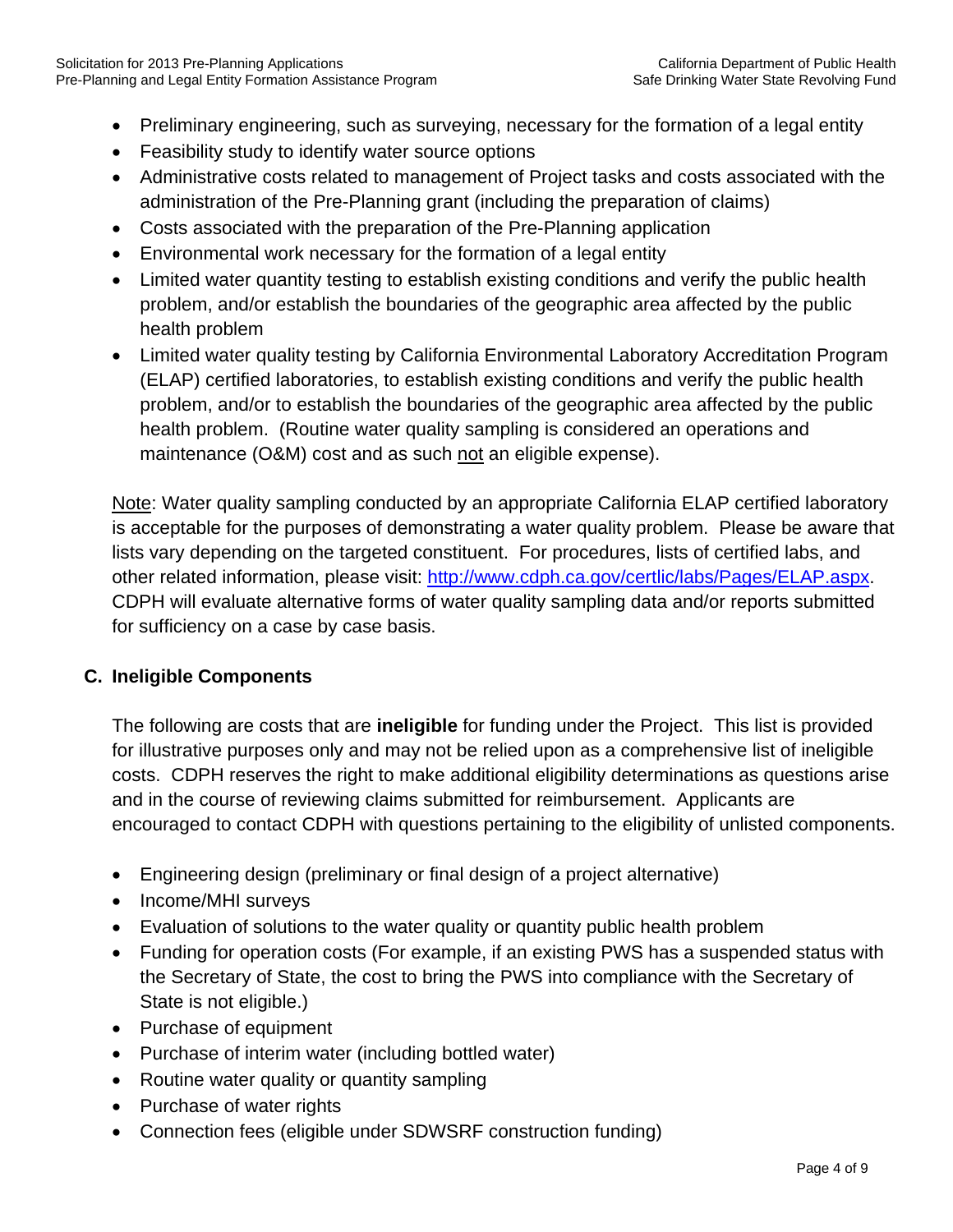#### **FUNDING GUIDELINES**

The following guidelines will be taken into consideration during the scoring process:

- Administrative costs (expenses associated with the administration of the Pre-Planning grant) must be reasonable. 5-10% of the total project cost (less contingency) is generally acceptable. Projects with unjustified or excessive administrative costs may score lower.
- Applicant's contingency should be no more than 10% of the total Project cost.
- The legal entity created must be an entity eligible to apply for and receive further funding assistance for planning and/or construction under the SDWSRF program.
- The legal entity created must have authority to own and operate the PWS, execute contracts, exercise legal rights, incur debt, assess charges, and enforce obligations on behalf of the community to be served. Prior to formation of the legal entity, full public notice to all persons affected, including obtaining a commitment from affected homeowners agreeing to be part of and subject to the binding obligations of the proposed legal entity, is required.
- When contracting for professional engineering, environmental, land surveying, and project management services, the applicant must implement procedures that assure the services are engaged on the basis of demonstrated competence and qualifications for the types of services to be performed, and at reasonable prices. Guidance on procurement of professional services can be found on our website at: http://www.cdph.ca.gov/certlic/drinkingwater/Documents/Funding/CaliforniaGuidetoSelectE ngineeringFirm082012.doc

# **APPLICATION AND SUBMISSION INFORMATION**

This section provides instructions for preparing and submitting an application. It is important that applicants follow these instructions and those within the application to ensure their application will address all required elements. Non-responsive applicants will not be eligible for funding.

Assistance in completing the Pre-Planning application is available from CDPH. If you have questions about the program or the application process, please visit the Pre-Planning website: www.cdph.ca.gov/services/funding/Pages/Pre-Planning.aspx. The Pre-Planning website contains the application, guidance, frequently asked questions, and program updates.

Additionally, CDPH intends to hold training sessions during the application solicitation period. At these training sessions, CDPH staff will be present to discuss the application process and address specific questions. Information regarding the dates, locations, and times for the CDPH training sessions will be posted on the Pre-Planning website. **Applicants are strongly encouraged to attend.**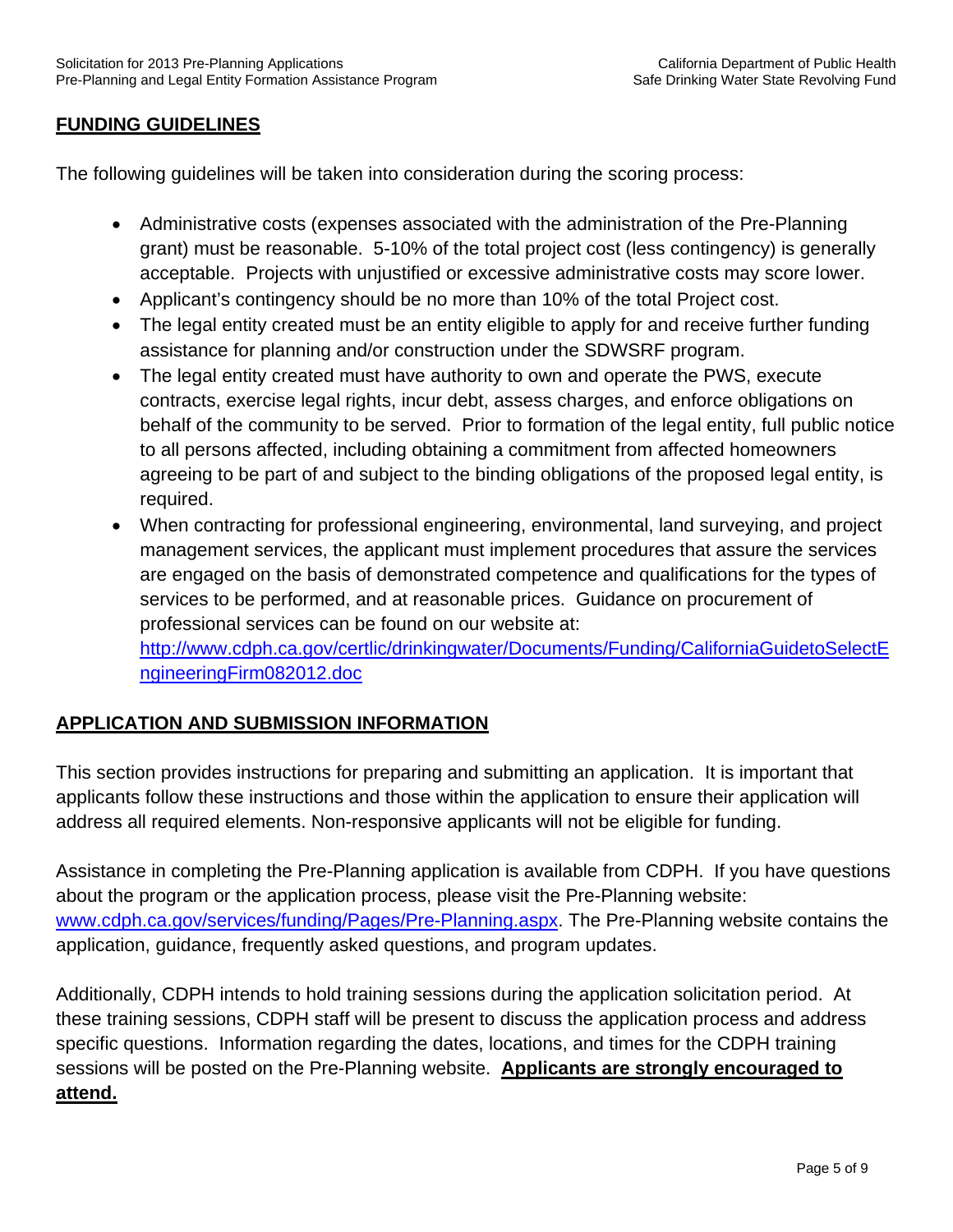# *CDPH Contact Information:*

If you have general questions about the Pre-Planning application, please contact Kim Dinh at (916) 552-9127, or Kim.Dinh@cdph.ca.gov. When emailing, please include your county in the subject line to ensure your email is sent to the person most able to assist you.

You may also contact your local CDPH Regional Funding Coordinator (RFC) for assistance:

*Region 1 Northern California*: Pete Stamas, (916) 552-9983 Pete.Stamas@cdph.ca.gov

 Alpine, Butte, Colusa, Del Norte, El Dorado, Glenn, Humboldt, Lassen, Modoc, Nevada, Placer, Plumas, Sacramento, Shasta, Sierra, Siskiyou, Sutter, Tehema, Trinity, Yolo, Yuba

*Region 2 Coastal Area*: Ryan Thissen, (510) 620-3465 Ryan.Thissen@cdph.ca.gov

 Alameda, Contra Costa, Lake, Marin, Mendocino, Monterey, Napa, San Benito, San Francisco, San Mateo, Santa Clara, Santa Cruz, Solano, Sonoma

*Region 3 Central Valley*: Joel Greathouse, (559) 447-3481 Joel.Greathouse@cdph.ca.gov

 Amador, Calaveras, Fresno, Kern, Kings, Madera, Mariposa, Merced, San Joaquin, Stanislaus, Tulare, Tuolumne

*Region 4 Los Angeles Area*: Lawrence Sanchez, (818) 551-2017 Lawrence.Sanchez@cdph.ca.gov

Los Angeles, San Luis Obispo, Santa Barbara, Ventura

*Region 5 Southern California*: Kyle Ochenduszko, (714) 558-4708 Kyle.Ochenduszko@cdph.ca.gov Imperial, Inyo, Mono, Orange, Riverside, San Bernardino, San Diego

#### *Steps to Obtain Application Package Materials:*

Applicants must download application materials from CDPH's Pre-Planning program website: www.cdph.ca.gov/services/funding/Pages/Pre-Planning.aspx

# **APPLICATION DUE DATE: NOVEMBER 8, 2013**

**All applications must be post marked by this date. Late applications will not be considered for funding. No time extensions will be granted.**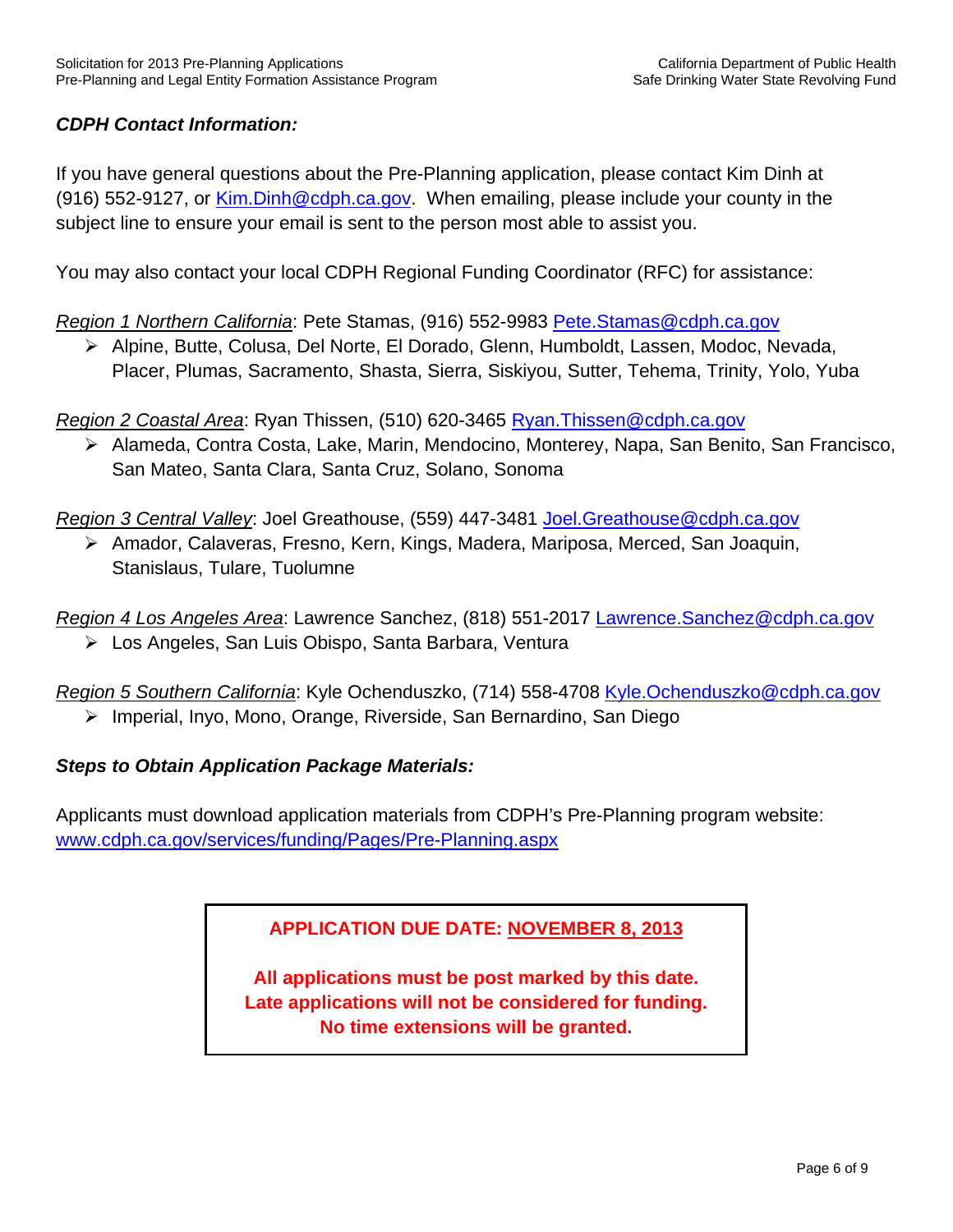# *Submit Application To:*

Applicants must submit **one complete paper copy and one digital copy** (on a CD/DVD in Adobe.pdf or Microsoft Word .doc format) of the application and all required attachments and supporting documentation by mail to:

> *ATTN: TECHNICAL SUPPORT UNIT*  California Department of Public Health Safe Drinking Water State Revolving Fund Program P.O. Box 997377 Sacramento, CA 95899-7377

#### *What to Submit:*

Applications must contain all required attachments and applicable supporting documentation to be processed. CDPH will notify applicants when the application is deemed complete, at which time the review process will begin. You will be notified if your application will not be processed.

#### *Application Review and Selection Process:*

A review panel consisting of CDPH SDWSRF program staff and Regional Funding Coordinators will evaluate and score each complete application.

The following evaluation criteria will be used in reviewing 2013 Pre-Planning applications:

- *1.* **Readiness to Proceed:** For projects involving the formation of a legal entity, points in this area will be awarded on the following basis:
	- a. A legal entity type has already been selected
	- b. Work plan tasks are limited to the remaining steps necessary to form the legal entity

For projects involving an extension of service from an existing PWS, points will be awarded on the following basis:

- a. The applicant sufficiently demonstrates that the PWS is willing to extend service
- b. Work plan tasks are limited to the remaining steps necessary to become part of or be served by the PWS
- *2.* **Community Support:** Scores will be based upon the level of community support as demonstrated in the application and supporting documentation. For projects involving the formation of a legal entity, applicants that have received consent from at least 15 (developed) parcel owners to be part of the new legal entity will receive points if the resulting proposed entity has the ability to form a CWS (as defined under Health & Safety Code 116275(i)).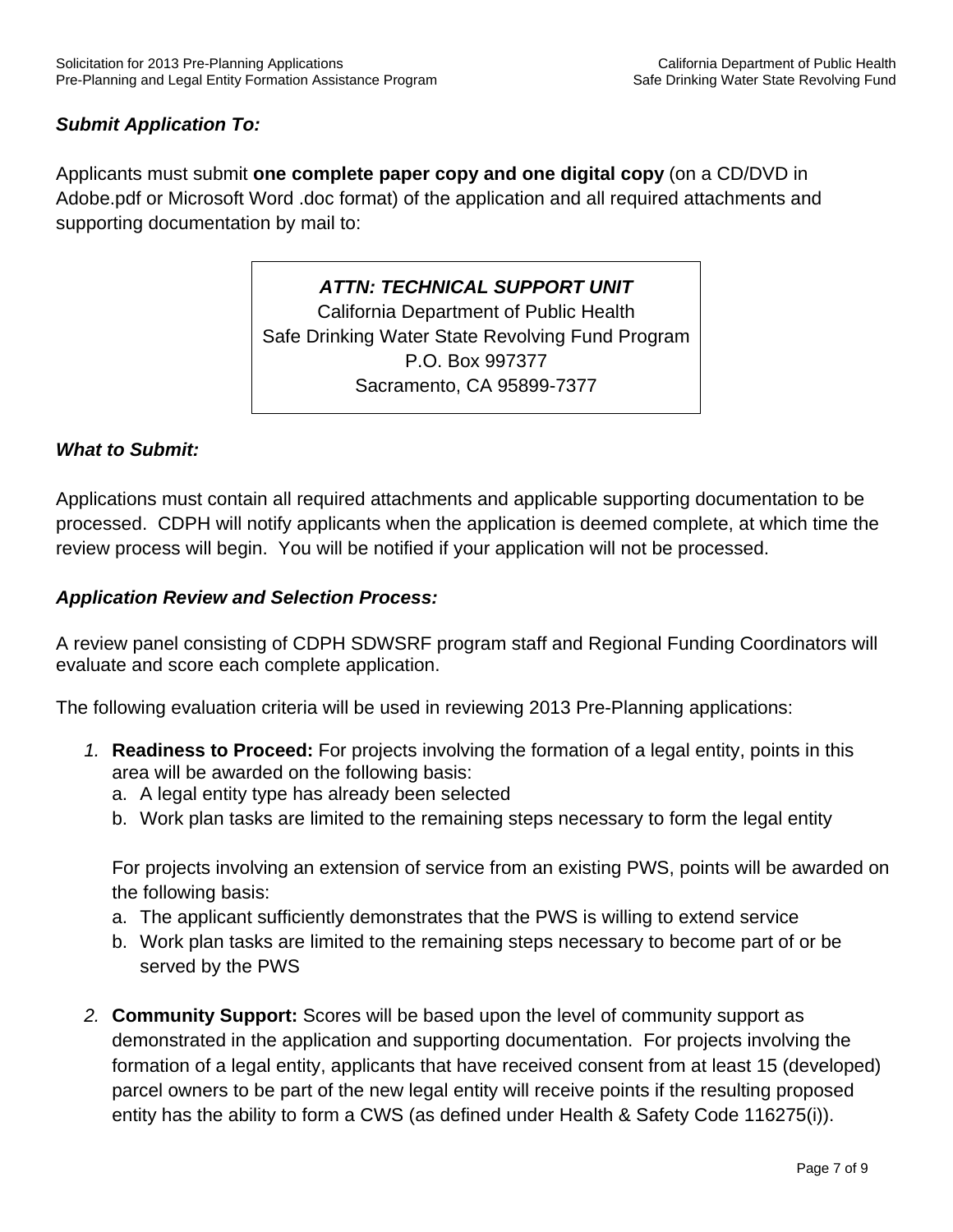- *3.* **Work Plan Content and Details:** Scores in this area will be based upon the following:
	- a. Application and work plan contains well defined objectives and goals
	- b. Tasks identified in the work plan are clearly identified and defined, and include expected deliverables
	- c. Reasonableness of time allocated for attainment of objectives
	- d. Staff to complete the tasks are identified and dedicated to the project
	- e. Quality of the evaluation plan for project activities, outcomes, and appropriateness of the budget
- *4.* **Cost and Qualifications of Project Personnel:** Scores will be based upon the identification of internal and/or external resources necessary to complete work plan tasks. Inclusion of documentation such as cost estimates or quotes with identified cost structures for each work plan task will provide a basis for points awarded.
- *5.* **Public Health Problem:** Scores will be given based on the description of the public health issue and the inclusion of supporting documentation. Applications that establish an existing public health problem, with supporting material that meets the mandatory documentation requirements of an SDWSRF Category A through G will provide a basis for points awarded. Alternative forms of supporting documentation not listed in the SDWSRF Project Ranking Criteria will be evaluated on a case by case basis for sufficiency.

SDWSRF documentation requirements are specified within the Project Ranking Criteria, located here:

http://www.cdph.ca.gov/services/funding/Documents/SRF/Ranking/2012AprilReprintSDWSRF RankingCriteria.pdf

Applications will be scored as follows:

| <b>Scoring Criteria</b>                                                                                          | Maximum<br><b>Possible</b><br><b>Points</b> |
|------------------------------------------------------------------------------------------------------------------|---------------------------------------------|
| Readiness to proceed and selection of a legal<br>entity                                                          | 10                                          |
| Community support                                                                                                | 15                                          |
| Work plan content, tasks, and schedule                                                                           | 35                                          |
| Identification of project resources, qualifications<br>of project personnel, alignment of tasks and<br>resources | 25                                          |
| Public health problem description and evidence                                                                   | 15                                          |
| Total                                                                                                            | 100                                         |